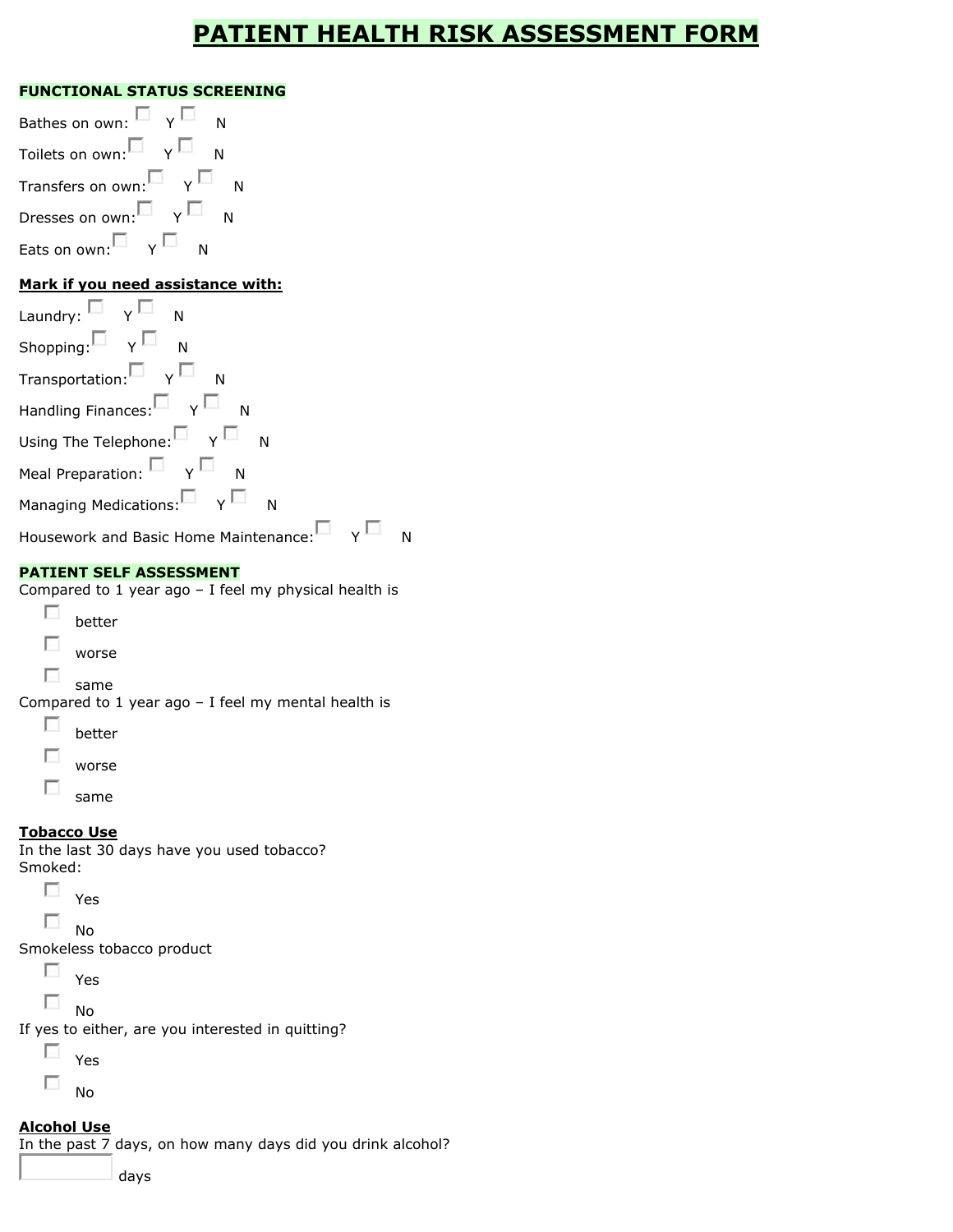On days when you drank alcohol, how often did you have (5 or more for men, 4 or more for women) alcoholic drinks on one occasion?

| П<br>Never                                                                                                                                                                               |
|------------------------------------------------------------------------------------------------------------------------------------------------------------------------------------------|
| Once during the week                                                                                                                                                                     |
| 2-3 times during the week                                                                                                                                                                |
| More than 3 times during the week                                                                                                                                                        |
| Do you ever drive after drinking, or ride with a driver who has been drinking?                                                                                                           |
| L.<br>Yes                                                                                                                                                                                |
| No                                                                                                                                                                                       |
| <b>Depression Screening</b>                                                                                                                                                              |
| <b>PHQ-2</b><br>Over the past 2 weeks, how often have you been bothered by any of the following problems?<br>0=Not at all, 1=several days, 2=more than half the days, 3=nearly everyday. |
| 1. Little interest or pleasure in doing things                                                                                                                                           |
| 2. Feeling down, depressed or hopeless                                                                                                                                                   |
| <b>URINARY INCONTINENCE</b><br>Do you have trouble holding your bowels or bladder?                                                                                                       |
| $\Box$ Yes                                                                                                                                                                               |
| $\sim$<br><b>No</b><br><b>FALL RISK AND SAFETY SCREENING</b>                                                                                                                             |
| *If yes, how many                                                                                                                                                                        |
| <b>Balance</b>                                                                                                                                                                           |
| Gait                                                                                                                                                                                     |
| Vision                                                                                                                                                                                   |
| П<br>Hearing                                                                                                                                                                             |
| Cognition                                                                                                                                                                                |
| Continence Balance                                                                                                                                                                       |
| NO impairment detected                                                                                                                                                                   |
| <b>PAIN SCREENING</b><br>Do you have pain?                                                                                                                                               |
| Yes                                                                                                                                                                                      |
| No                                                                                                                                                                                       |
| If yes, what is the current intensity of pain (0-10) 0=no pain, $10=$ worst pain                                                                                                         |
| Pain assessment as clinically appropriate (onset, location, duration, characteristics, aggravating factors, relieving factors,<br>etc)                                                   |
| <b>EXERCISE / PHYSICAL ACTIVITY</b>                                                                                                                                                      |
|                                                                                                                                                                                          |

| How often are you exercising L | minutes | times a week |
|--------------------------------|---------|--------------|
|                                |         |              |

#### **ADVANCE CARE PLANNING**

We will be discussing this with you at your visit. However, if you have an up to date advanced care planning, please bring it with you to your visit.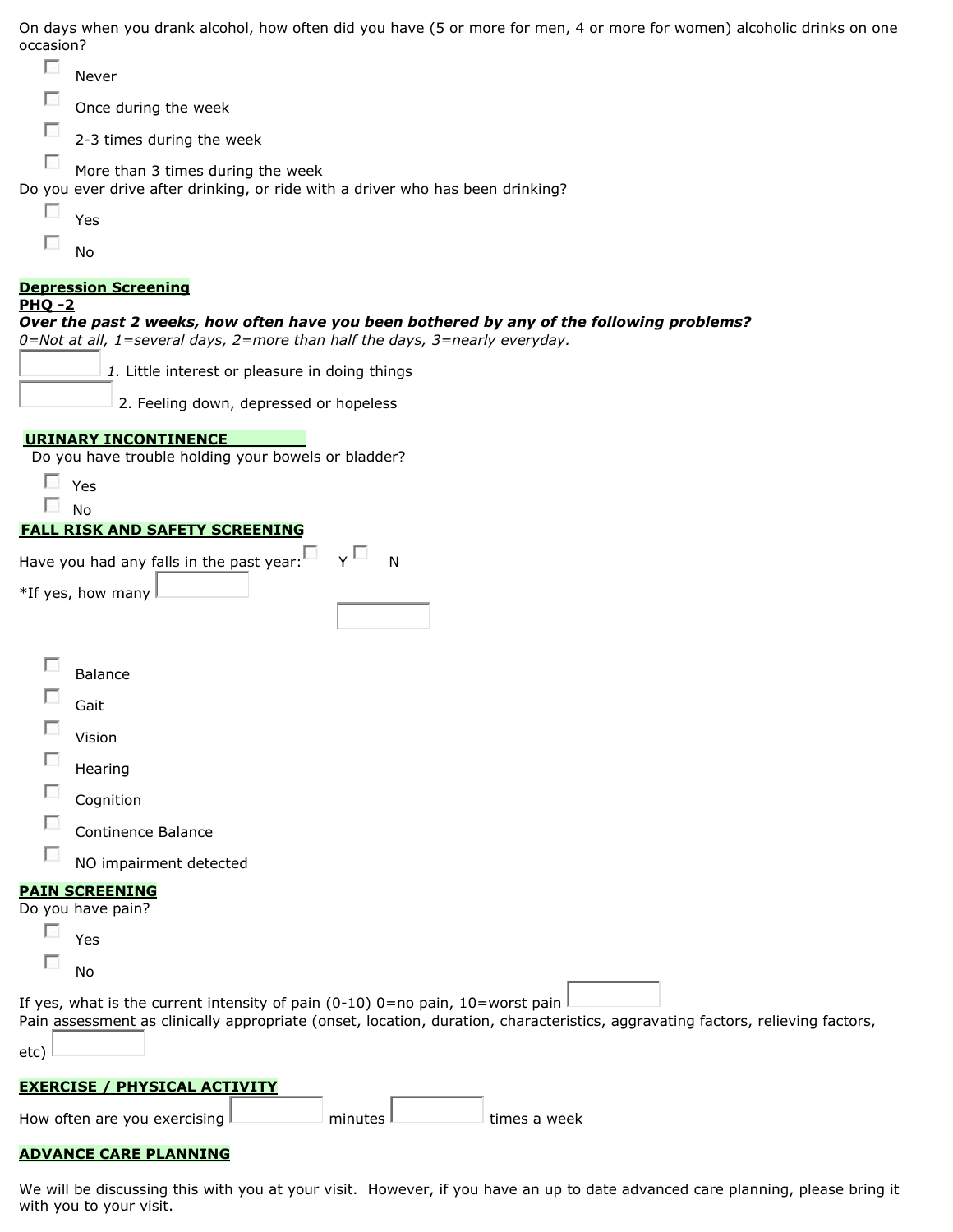# **List of Specialists, DME and home health**

# **SPECIALIST**

| Cardiology - Specialist Name                  |
|-----------------------------------------------|
| Ophthalmology / Optometrist - Specialist Name |
| Dermatology - Specialist Name                 |
| Urology - Specialist Name                     |
| Orthopedic - Specialist Name                  |
| Neurology - Specialist Name                   |
| Endocrinology - Specialist Name               |
| Pulmonology - Specialist Name                 |
| Sleep Medicine - Specialist Name              |
| Vascular Surgeon - Specialist Name            |
| Gastroenterology (GI) - Specialist Name       |
| Gynecologist - Specialist Name                |
| Allergy / Immunology - Specialist Name        |
| Hematology / Oncology - Specialist Name       |
| Specialty<br>Specialist Name                  |
| Specialty<br><b>Specialist Name</b>           |
| Specialty<br><b>Specialist Name</b>           |
| Specialty<br><b>Specialist Name</b>           |
| Specialty<br>Specialist Name                  |
| Specialty<br>Specialist Name                  |

# **Durable Medical Equipment / DME (CPAP, Oxygen, etc)**

| Company Name   | Services provided (CPAP, Oxygen, wheelchair, etc)   |
|----------------|-----------------------------------------------------|
| Company Name L | Services provided (CPAP, Oxygen, wheelchair, etc) I |
| Company Name   | Services provided (CPAP, Oxygen, wheelchair, etc)   |
| Company Name I | Services provided (CPAP, Oxygen, wheelchair, etc) I |

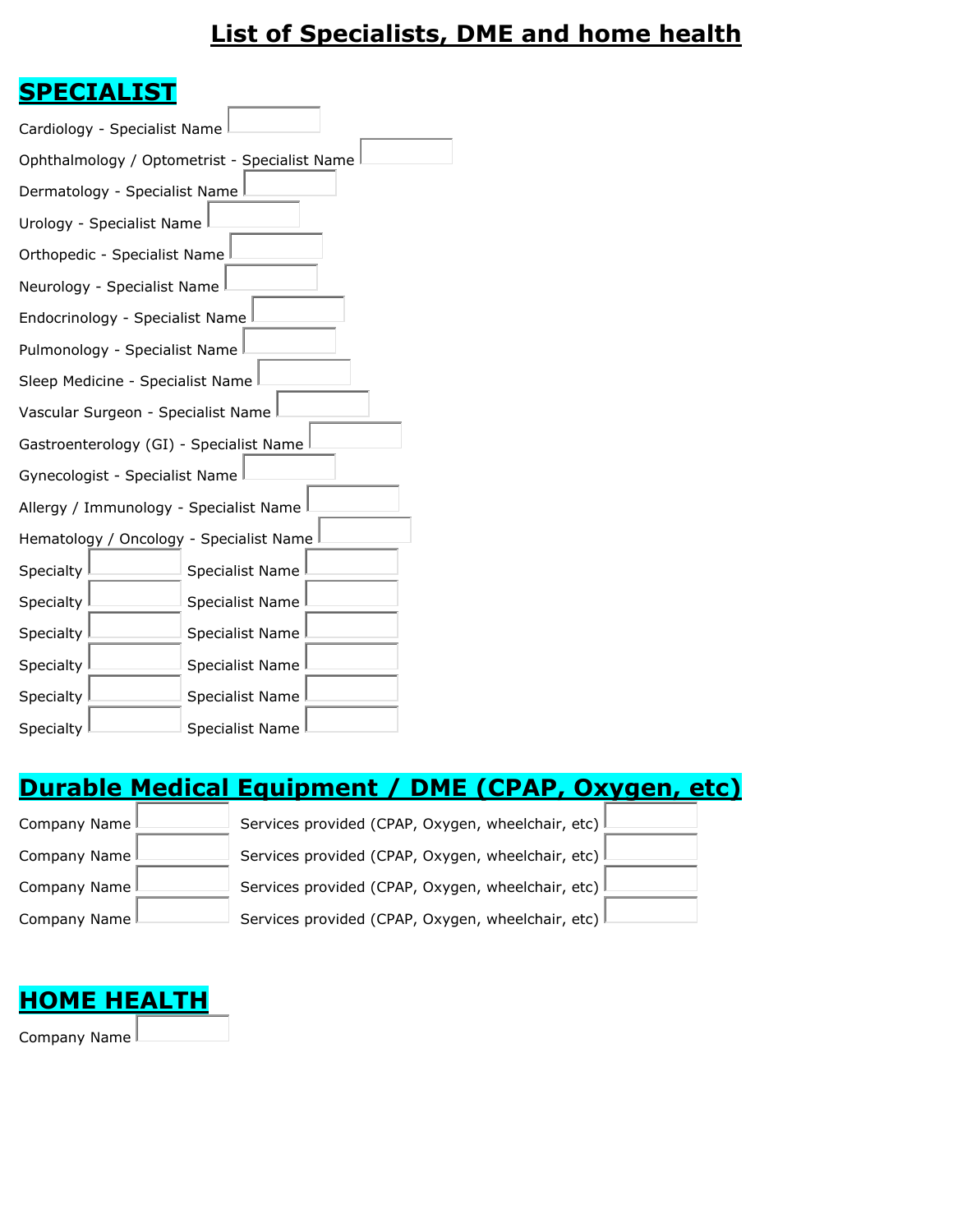# **Utah Advance Health Care Directive**

(Pursuant to Utah Code Section 75-2a-117, effective 2009)<sup>\*</sup>

Allows you to name another person to make health care decisions for you when you Part I: cannot make decisions or speak for yourself. Part II: Allows you to record your wishes about health care in writing. Part III: Tells you how to revoke or change this directive. Part IV: Makes your directive legal.

## **My Personal Information**

| Name:                  |               |
|------------------------|---------------|
| Street Address:        |               |
| City, State, Zip Code: |               |
| Telephone:             | Cell Phone: ( |
| Birth Date:            |               |

### Part I: My Agent (Health Care Power of Attorney)

| A. No Agent                                                                                                                                                                                                                    |                                                                                                                |  |  |
|--------------------------------------------------------------------------------------------------------------------------------------------------------------------------------------------------------------------------------|----------------------------------------------------------------------------------------------------------------|--|--|
| If you do not want to name an agent, initial the box below, then go to Part II; do not name an agent in $B$<br>or C below. No one can force you to name an agent.                                                              |                                                                                                                |  |  |
| I do not want to choose an agent.                                                                                                                                                                                              |                                                                                                                |  |  |
| <b>B.</b> My Agent                                                                                                                                                                                                             | Contract Dent Car (2012) (2013) 2014 12:00:00 to 2014 12:00:00 percent contract of the Contract of Contract of |  |  |
|                                                                                                                                                                                                                                |                                                                                                                |  |  |
| Street Address: New York Changes and Street Address:                                                                                                                                                                           |                                                                                                                |  |  |
|                                                                                                                                                                                                                                |                                                                                                                |  |  |
| Home Phone: (Call Phone: (Call Phone: (Call Phone: (Call Phone: (Call Phone: (Call Phone: (Call Phone: (Call Phone: Call Phone: Call Phone: (Call Phone: Call Phone: Call Phone: Call Phone: (Call Phone: Call Phone: Call Pho |                                                                                                                |  |  |
| Work Phone: $\qquad \qquad$                                                                                                                                                                                                    | the control of the control of the control of the control of the control of                                     |  |  |
| C. My Alternate Agent<br>This person will serve as your agent if your agent, named above, is unable or unwilling to serve.                                                                                                     |                                                                                                                |  |  |
|                                                                                                                                                                                                                                |                                                                                                                |  |  |
|                                                                                                                                                                                                                                |                                                                                                                |  |  |
|                                                                                                                                                                                                                                |                                                                                                                |  |  |
| Work Phone: $\qquad \qquad$                                                                                                                                                                                                    |                                                                                                                |  |  |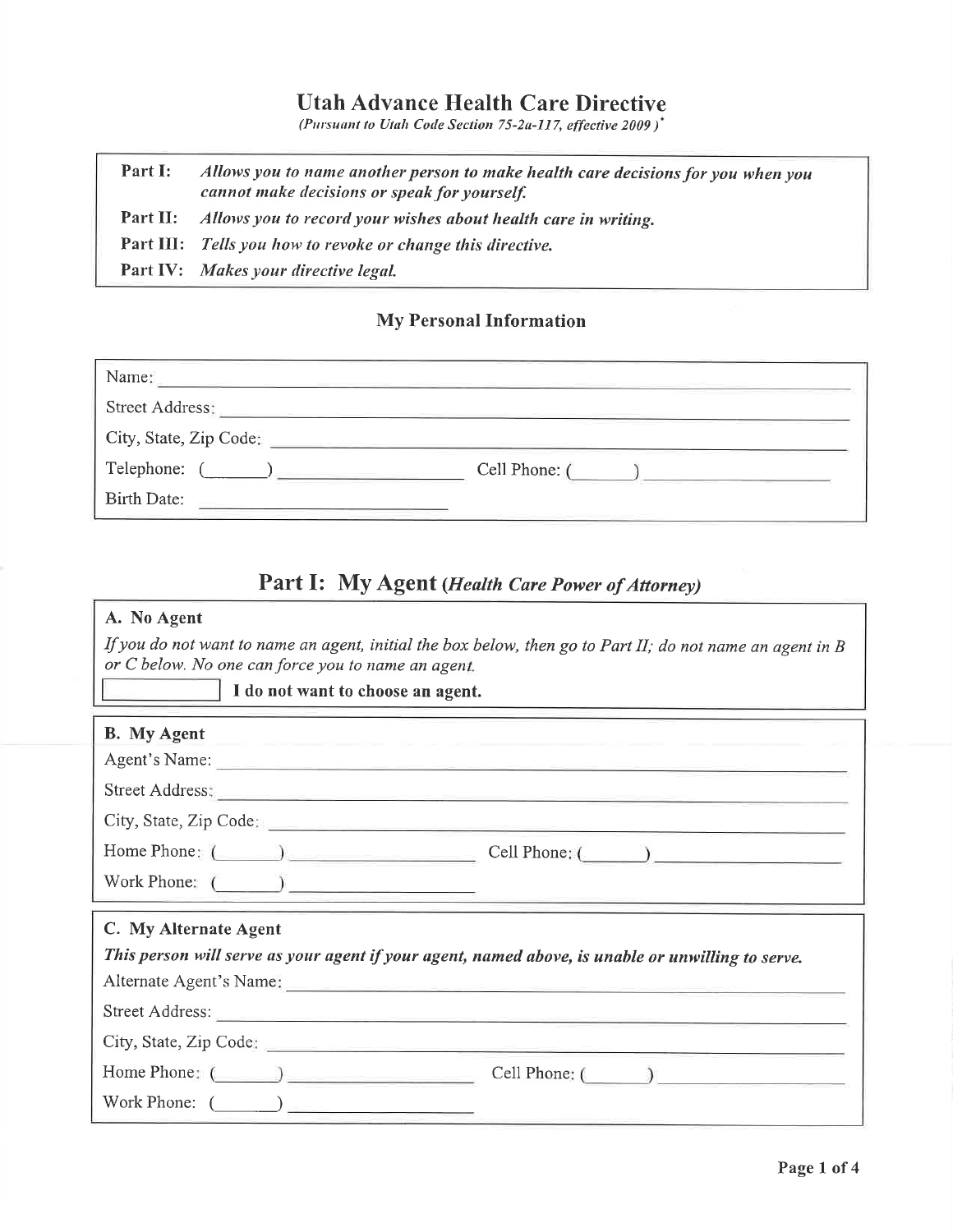#### D. Agent's Authority

If I cannot make decisions or speak for myself (in other words, after my physician or another authorized provider finds that I lack health care decision making capacity under Section 75-2a-104 of the Advance Health Care Directive Act), my agent has the power to make any health care decision I could have made such as, but not limited to:

- Consent to, refuse, or withdraw any health care. This may include care to prolong my life such as food and fluids by tube, use of antibiotics, CPR (cardiopulmonary resuscitation), and dialysis, and mental health care, such as convulsive therapy and psychoactive medications. This authority is subject to any limits in paragraph F of Part I or in Part II of this directive.
- Hire and fire health care providers.
- Ask questions and get answers from health care providers.
- Consent to admission or transfer to a health care provider or health care facility, including a mental health  $\bullet$ facility, subject to any limits in paragraphs E or F of Part I.
- Get copies of my medical records.  $\bullet$
- Ask for consultations or second opinions.  $\ddot{\phantom{a}}$

My agent cannot force health care against my will, even if a physician has found that I lack health care decision making capacity.

#### E. Other Authority

My agent has the powers below only if I initial the "yes" option that precedes the statement. I authorize my agent to:

YES NO Get copies of my medical records at any time, even when I can speak for myself.

YES NO Admit me to a licensed health care facility, such as a hospital, nursing home, assisted living, or other facility for long-term placement other than convalescent or recuperative care.

#### F. Limits/Expansion of Authority

I wish to limit or expand the powers of my health care agent as follows:

#### G. Nomination of Guardian

Even though appointing an agent should help you avoid a guardianship, a guardianship may still be necessary. Initial the "YES" option if you want the court to appoint your agent or, if your agent is unable or unwilling to serve, your alternate agent, to serve as your guardian, if a guardianship is ever necessary.

YES NO I, being of sound mind and not acting under duress, fraud, or other undue influence, do hereby nominate my agent, or if my agent is unable or unwilling to serve, I hereby nominate my alternate agent, to serve as my guardian in the event that, after the date of this instrument, I become incapacitated.

#### H. Consent to Participate in Medical Research

YES NO I authorize my agent to consent to my participation in medical research or clinical trials, even if I may not benefit from the results.

#### **I. Organ Donation**

YES NO If I have not otherwise agreed to organ donation, my agent may consent to the donation of my organs for the purpose of organ transplantation.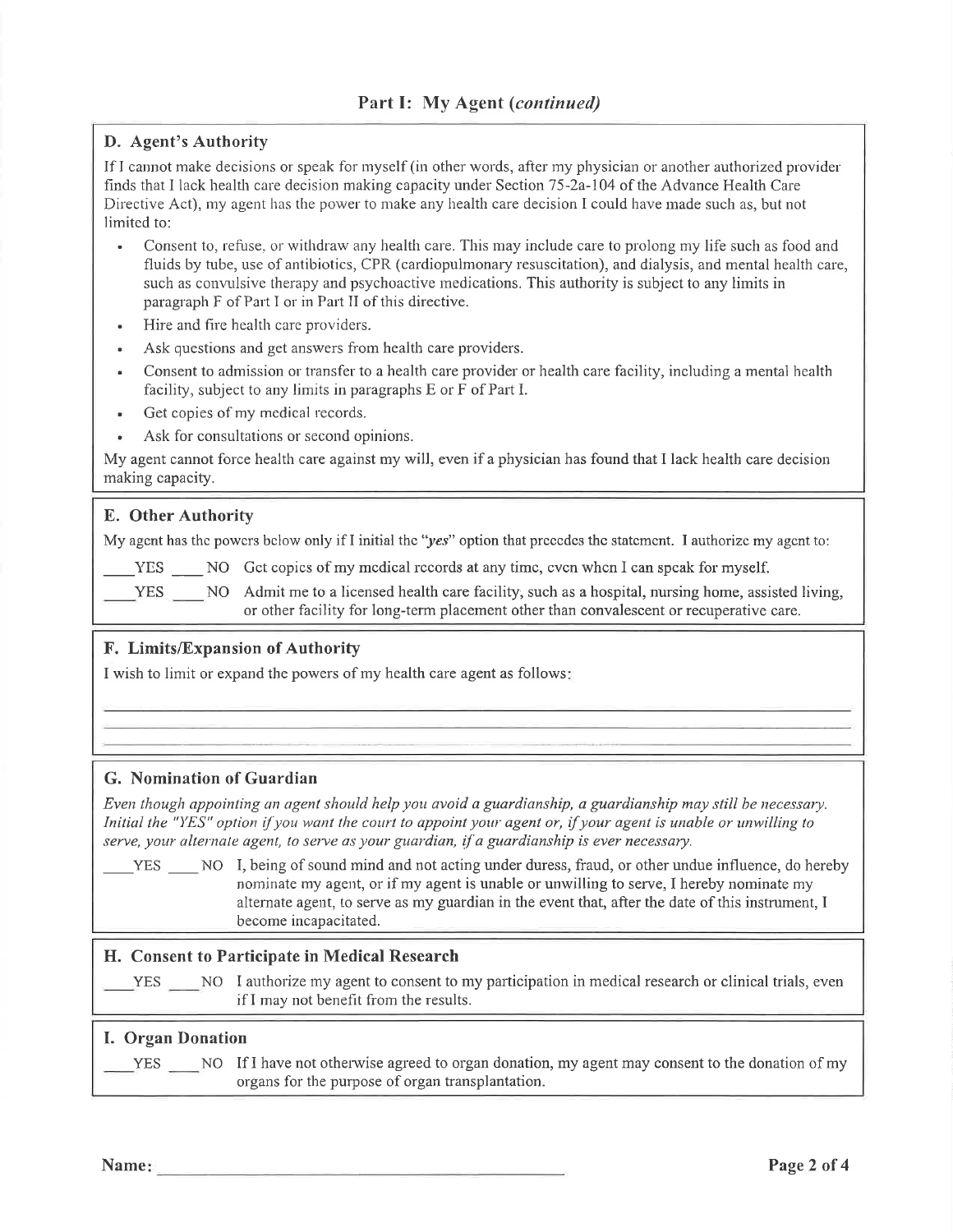## Part II: My Health Care Wishes (Living Will)

I want my health care providers to follow the instructions I give them when I am being treated, even if my instructions conflict with these or other advance directives. My health care providers should always provide health care to keep me as comfortable and functional as possible.

Choose only one of the following options, numbered Option 1 through Option 4, by placing your initials before the numbered statement. Do not initial more than one option, If you do not wish to document end-of-life wishes, initial Option 4. You may choose to draw a line through the options that you are not choosing.

|                           | <b>Option 1</b>                                                                                                                                                                                                                        |
|---------------------------|----------------------------------------------------------------------------------------------------------------------------------------------------------------------------------------------------------------------------------------|
| Initial                   | I choose to let my agent decide. I have chosen my agent carefully. I have talked with my agent about my<br>health care wishes. I trust my agent to make the health care decisions for me that I would make under the<br>circumstances. |
| Additional comments:      |                                                                                                                                                                                                                                        |
|                           | <b>Option 2</b>                                                                                                                                                                                                                        |
| Initial                   | I choose to prolong life. Regardless of my condition or prognosis, I want my health care team to try to<br>prolong my life as long as possible within the limits of generally accepted health care standards.                          |
| Additional comments:      |                                                                                                                                                                                                                                        |
|                           | <b>Option 3</b>                                                                                                                                                                                                                        |
|                           | I choose not to receive care for the purpose of prolonging life, including food and fluids by tube, antibiotics,                                                                                                                       |
| Initial                   | CPR, or dialysis being used to prolong my life. I always want comfort care and routine medical care that will<br>keep me as comfortable and functional as possible, even if that care may prolong my life.                             |
|                           | If you choose this option, you must also choose either (a) or (b), below                                                                                                                                                               |
| Initial                   | (a) I put no limit on the ability of my health care provider or agent to withhold or withdraw life-<br>sustaining care.                                                                                                                |
| Initial                   | (b) My health care provider should withhold or withdraw life-sustaining care if at least one of the<br>initialed conditions is met:                                                                                                    |
|                           | I have a progressive illness that will cause death                                                                                                                                                                                     |
| <b>If you</b><br>selected | I am close to death and am unlikely to recover                                                                                                                                                                                         |
| $(a)$ , above,<br>do not  | I cannot communicate and it is unlikely that my condition will improve                                                                                                                                                                 |
| choose any<br>options     | I do not recognize my friends or family and it is unlikely that my condition will improve                                                                                                                                              |

Initial

I do not wish to express preferences about health care wishes in this directive.

Option 4

Additional comments

Name: Name: